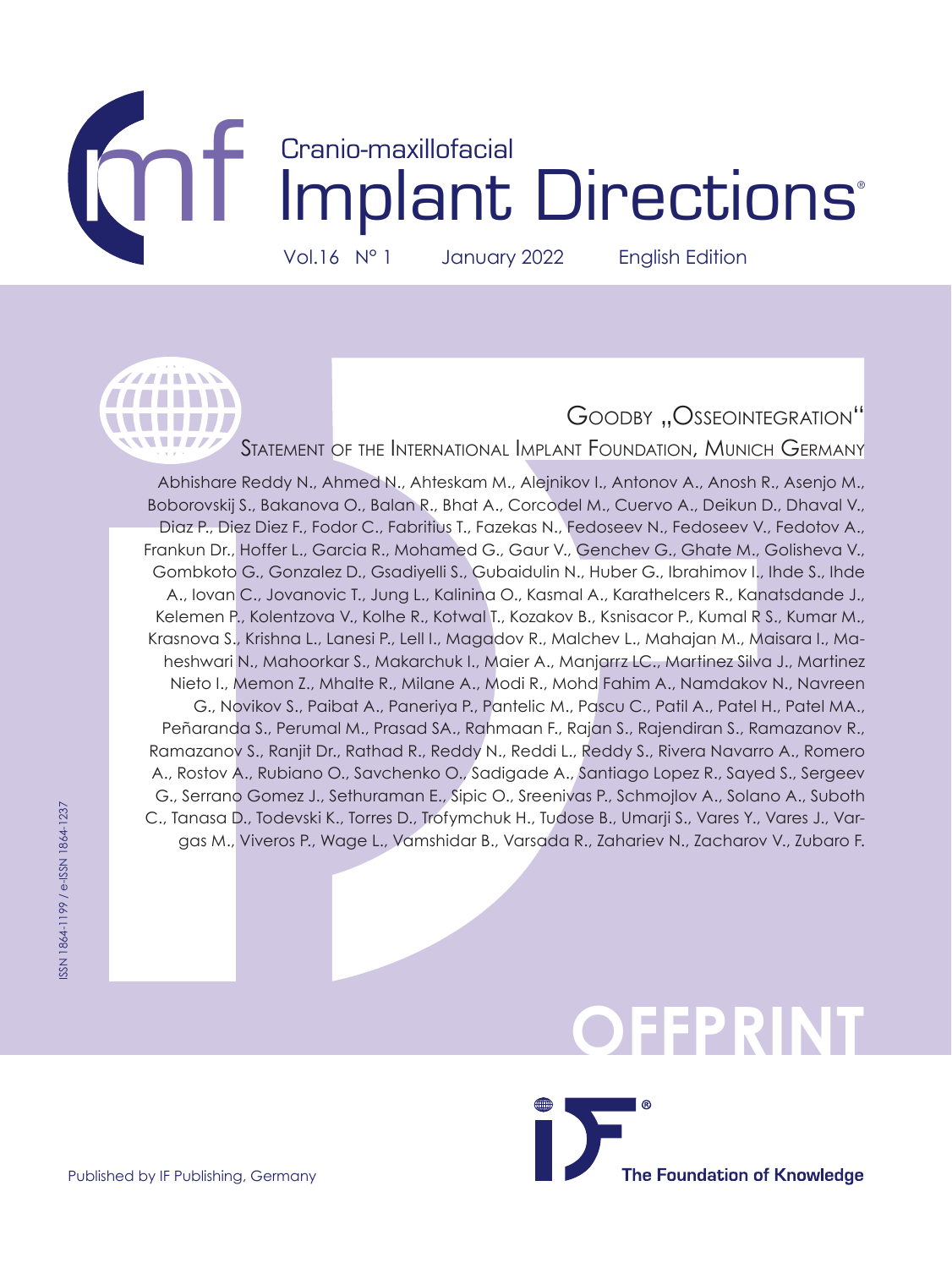

## **Editorial board**

**Managing editor**  Dr. Łukas Pałka regmed.klinika@gmail.com

Dr. Vivek Gaur drvivekgaur@yahoo.co.in

#### **Coordinating editor**

Joanna Dołbaczuk j.dolbaczuk@gmail.com

**Editorial board** (in alphabetic order) Dr. Muhammad Alobayat, Palestine Dr. Pablo Diaz, Ecuador Dr. Anita Doshi, India Dr. Marcos Daniel Gonzales, Colombia Dr. Georg Huber, Germany Prof. Dr. Vitomir S. Konstantinovic, Serbia Dr. Alexander Lazarov, Bulgaria Dr. Igor Lell, Germany Dr. Valeri Lysenko, Ukraine Dr. Werner Mander, Spain Dr. Juri Mitrushenkov, Russia Dr. Mahendra Perumal, India Dr. Andrii Shmojlov, Russia Prof. Dr. Jan Vares, Ukraine

#### **Evidence reports and Critical Appraisals**

IF Research & Evidence Dept.

#### **Annual Subscription**

Euro 2.800

#### **Copyright**

Copyright ©2006 - 2022 by International Implant Foundation DE- 80802 Munich / Germany www.implantfoundation.org

#### **Contact**

publishing@implantfoundation.org

#### **CMF.Impl.dir.**

ISSN 1864-1199 e-ISSN 1864-1237

## **Disclaimer**

#### **Hazards**

Great care has been taken to maintain the accuracy of the information contained in this publication. However, the publisher and/ or the distributer and/or the editors and/or the authors cannot be held responsible for errors or any consequences arising from the use of the information contained in this publication. The statements or opinions contained in editorials and articles in this publication are solely those of the authors thereof and not of the publisher, and/or the distributer, and/or the IIF.

The products, procedures and therapies described in this work are hazardous and are therefore only to be applied by certified and trained medical professionals in environment specially designed for such procedures. No suggested test or procedure should be carried out unless, in the user's professional judgment, its risk is justified. Whoever applies products, procedures and therapies shown or described in this publication will do this at their own risk. Because of rapid advances in the medical science, IF recommends that independent verification of diagnosis, therapies, drugs, dosages and operation methods should be made before any action is taken.

Although all advertising material which may be inserted into the work is expected to conform to ethical (medical) standards, inclusion in this publication does not constitute a guarantee or endorsement by the publisher regarding quality or value of such product or of the claims made of it by its manufacturer.

#### **Legal restrictions**

This work was produced by IF Publishing, Munich, Germany. All rights reserved by IF Publishing. This publication including all parts thereof, is legally protected by copyright. Any use, exploitation or commercialization outside the narrow limits set forth by copyright legislation and the restrictions on use laid out below, without the publisher's consent, is illegal and liable to prosecution. This applies in particular to photostat reproduction, copying, scanning or duplication of any kind, translation, preparation of microfilms, electronic data processing, and storage such as making this publication available on Intranet or Internet.

Some of the products, names, instruments, treatments, logos, designs, etc. reffered to in this publication are also protected by patents and trademarks or by other intellectual property protection laws« (eg. «IF«, «IIF« and the IF-Logo) are registered trademarks even though specific reference to this fact is not always made in the text.

Therefore, the appearance of a name, instrument, etc. without designation as proprietary is not to be construed as a representation by publisher that it is in the public domain.

Institutions' subscriptions allow to reproduce tables of content or prepare lists of Articles including abstracts for internal circulation within the institutions concerned. Permission of the publisher is required for all other derivative works, including compilations and translations. Permission of the publisher is required to store or use electronically any material contained in this journal, including any article or part of an article. For inquiries contact the publisher at the adress indicated.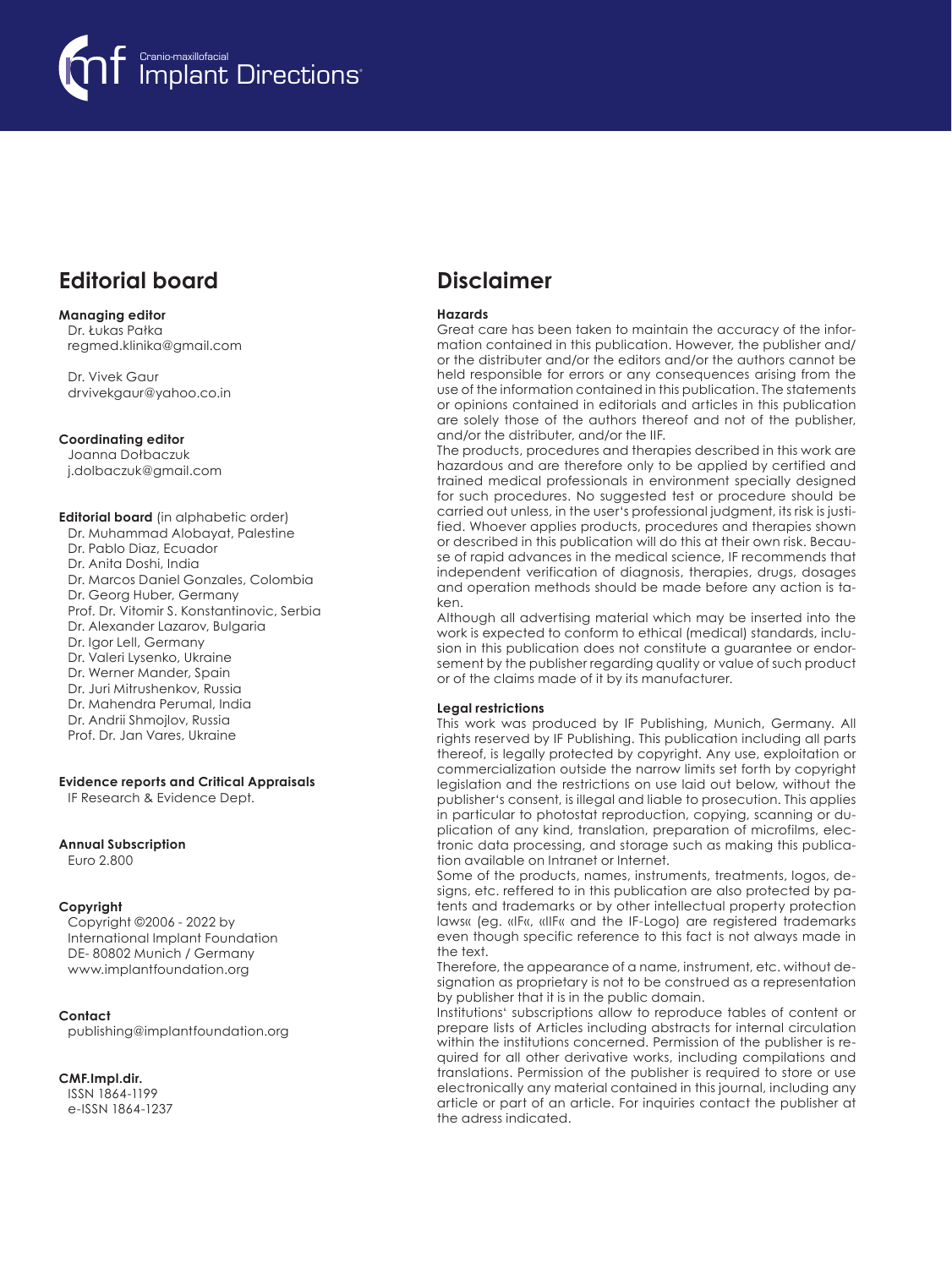

# **The Foundation of Knowledge**

## **Goodby "Osseointegration"**

Statement of the International Implant Foundation, Munich Germany

## **Autoren**

Abhishare Reddy N (IN), Ahmed N (IN), Ahteskam M (IN), Alejnikov I (RU), Antonov A (BG), Anosh R (IN), Asenjo M (Dom Rep), Boborovskij S (RU), Bakanova O (RU), Balan R (DE), Bhat A (IN), Corcodel M (RO), Cuervo A (COL), Deikun D (RU), Dhaval V (IN), Diaz P (GUA), Diez Diez F (ES), Fodor C (RO), Fabritius T (DE), Fazekas N (HU), Fedoseev N (RU), Fedoseev V (RU), Fedotov A (RU), Frankun Dr (IN), Hoffer L (HU), Garcia R (MEX), Mohamed G (BG), Gaur V (IN), Genchev G (BG), Ghate M (IN), Golisheva V (RU), Gombkoto G (HU), Gonzalez D (COL), Gsadiyelli S (IN), Gubaidulin N (RU), Huber G (DE), Ibrahimov I (RU), Ihde S (DE), Ihde A (BY), Iovan C (RO), Jovanovic T (SRB), Jung L (DE), Kalinina O (RU), Kasmal A (IN), Karathelcers

R (IN), Kanatsdande J (IN), Kelemen P (HU), Kolentzova V (BG), Kolhe R (IN), Kotwal T (IN), Kozakov B (RU), Ksnisacor P (IN), Kumal R S (IN), Kumar M (IN), Krasnova S (RU), Krishna L (IN), Lanesi P (IN), Lell I (DE), Magadov R (RU), Malchev L (BG), Mahajan M (IN), Maisara I (RU), Maheshwari N (IN), Mahoorkar S (IN), Makarchuk I (UA), Maier A (DE), Manjarrz LC (COL), Martinez Silva J (ED), Martinez Nieto I (ES), Memon Z (IN), Mhalte R (IN), Milane A (IN), Modi R (IN), Mohd Fahim A (IN), Namdakov N (RU), Navreen G (IN), Novikov S (RU), Paibat A (IN), Paneriya P (IN), Pantelic M (SRB), Pascu C (RO), Patil A (IN), Patel H (IN), Patel MA (IN), Peñaranda S (COL), Perumal M (IN), Prasad SA (IN), Rahmaan F (IN), Rajan S (IN), Rajendiran S (IN), Ramazanov R (UA), Ramazanov S (UA),

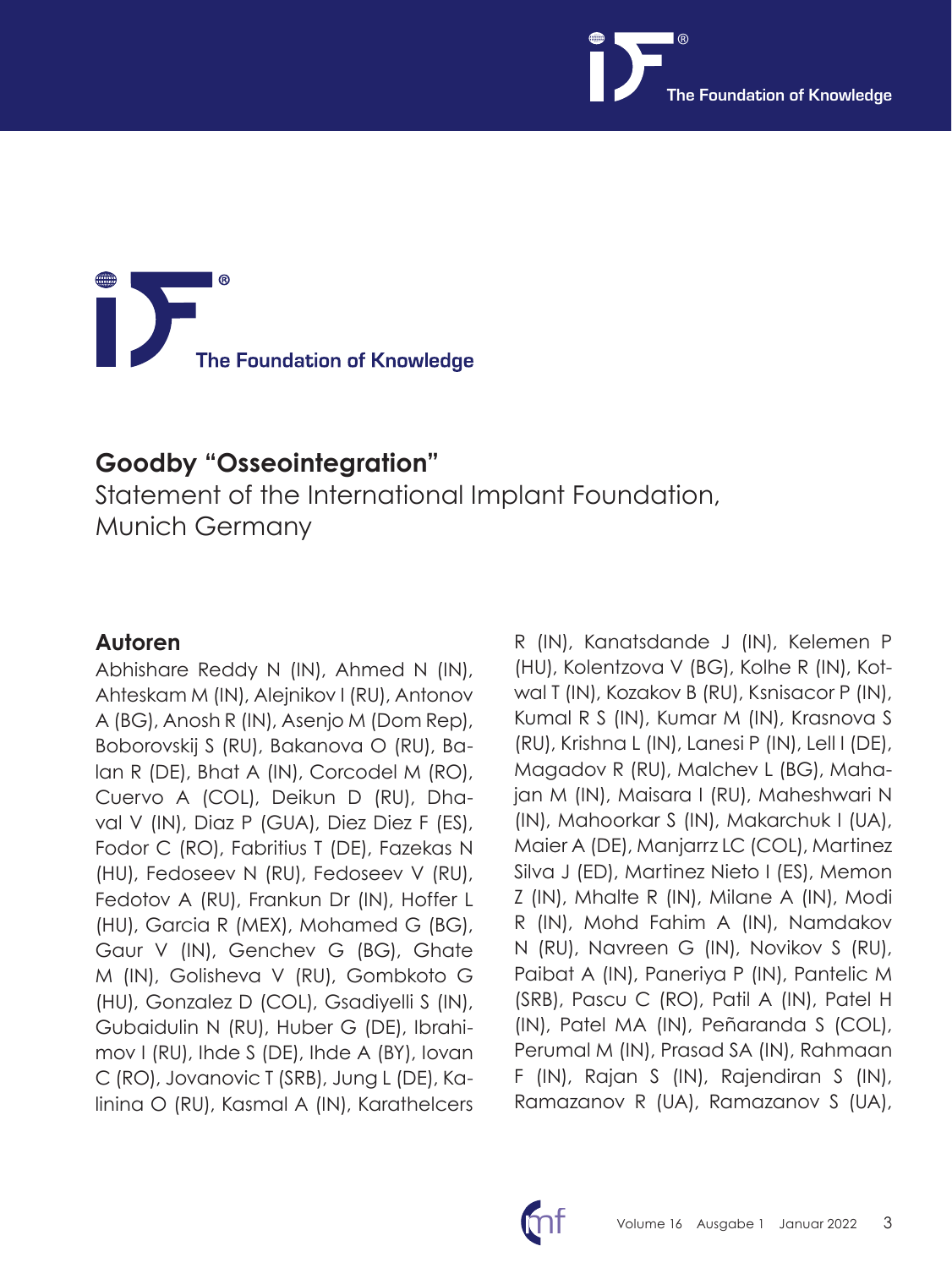

Ranjit Dr (IN), Rathad R (IN), Reddy N (IN), Reddi L (IN), Reddy S (IN), Rivera Navarro A (MEX), Romero A (COL), Rostov A (RU), Rubiano O (COL), Savchenko O (RU), Sadigade A (RU), Santiago Lopez R (MEX), Sayed S (IN), Sergeev G (RU), Serrano Gomez J (MEX), Sethuraman E (IN), Sipic O (SRB), Sreenivas P (IN), Schmojlov A (RU), Solano A (COL), Suboth C (IN), Tanasa D (RO), Todevski K (MK), Torres D (Col), Trofymchuk H (UA), Tudose B (RO), Umarji S (IN), Vares Y (UA), Vares J (UA), Vargas M (COL), Viveros P (COL), Wage L (IN), Vamshidar B (IN), Varsada R (UA), Zahariev N (BG), Zacharov V (RU), Zubaro F (IN)

## **Correspondence address:**

International Implant Foundation Leopoldstr. 116 DE-80802 Munich/Germany contact@implantfoundation.org

## **Published in cooperation with:**

Jaipur Dental College, Department for Prosthetics, Maharaj Vinayak Global University, 302021 Jaipur, Rajasthan, India

## **How to cite this article**

Abhishare Reddy N., et al Statement of the International Implanta Foundation, Munich CMF Impl Dir 2022, 16: 3 - 11

## **Abstract**

The authors (from their own experience and based on scientific literature) state that the old method of osseointegration, which had served the profession of dental implantology is outdated and full of flaws. It does not meet the expectations of the patients and causes severe problems the longer dental implant stay in the oral cavity.

The Technology of the Strategic Implant® has overcome the major problems which are associated to conventional oral implantology and of the method of "osseointegration".

**Conventional oral implantology and the method of osseointegration is not the specialist standard any more today.**

### **Keywords**

Osseointegration, osseofixation, periimplantitis, specialist standard, oral implantology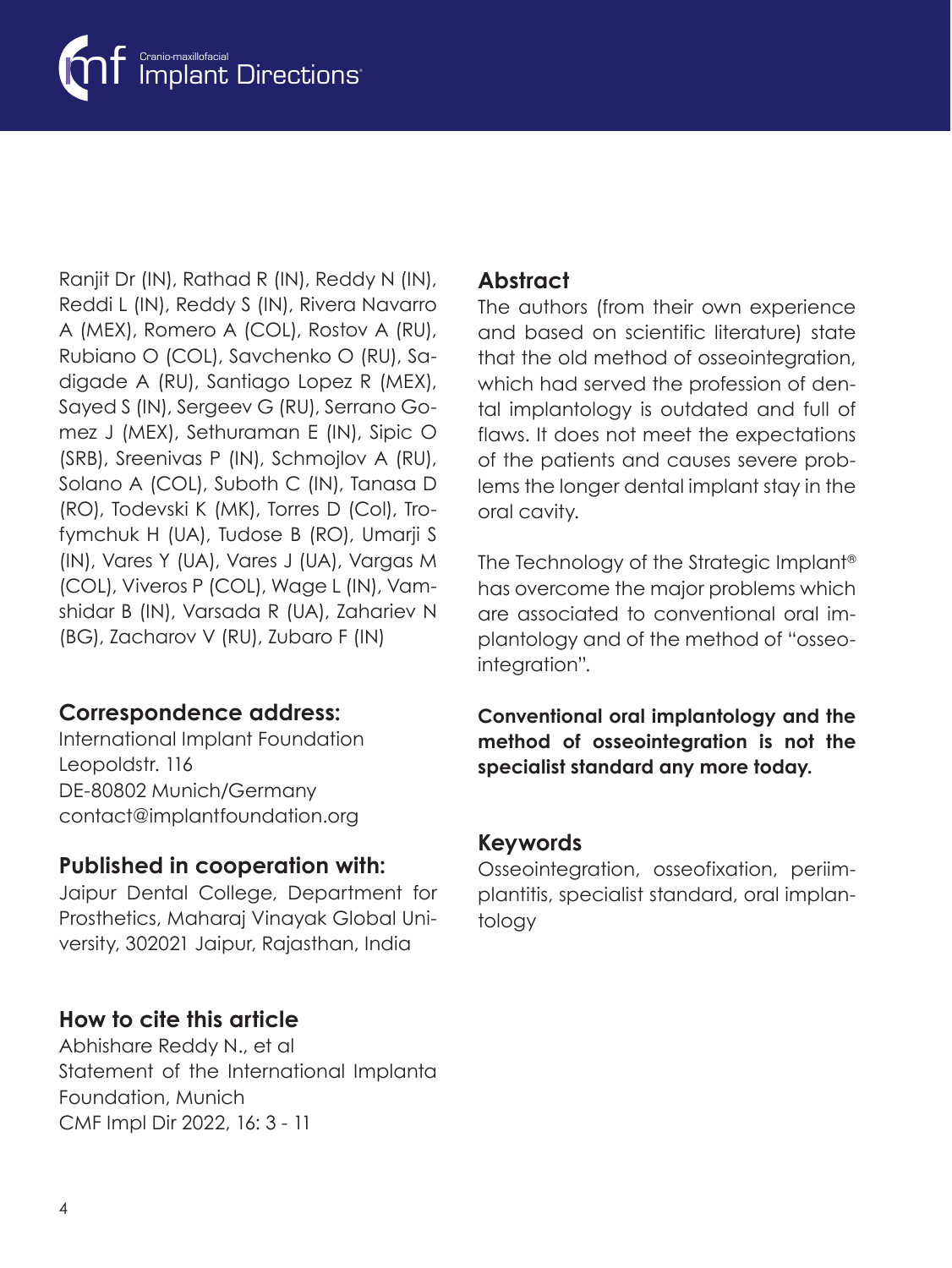For decades oral implantology was guided by the term "osseointegration". We are told that this term stemmed from the "Ossseointegration team" around P.I. Branemark and Prof. T. Albrektsson, and it describes the peaceful co-existence between living bone if in contact or near titanium. Following this, industry took over this observation and a new oral implantology resulted. The industries activities for marketing the term "osseointegration" and most of what was done then actually never was scientifically connected to the work of the "osseointegration team".

It has to be mentioned here that from approximately 1956 onwards (i.e. decades before Mr. Branemark discovered the unique properties of bone near titanium bodies) oral implantology already had existed on a considerable scale and that since this time until the beginning of the medial propaganda for "osseointegration" implantologists worldwide had worked very successfully and even in immediate loading protocols.

After the implant industry entered the arena, each company tried to "make a difference" through *their* miracle-like implant surfaces. Surface enlargening through sand blasting and later done in combination with etching or anodization technologies became the Holy

Grail (and actually later the grave) of conventional oral implantology. Healing times were made popular, and the marketing focused on "the multi-piece screw implant". Implants became expensive, healing times became necessary, and soon the term "Periimplantitis" was spreading through the population. Periimplantitis was not known as long as only polished implants had been used.

Since the middle of the 1990s dental implants were predominantly multi-piece designs, they automatically provided a large implant diameter, and their endosseous surfaces were rough. That is it, end of the line.

It remained unnoticed in the field of oral implantology, that in traumatology and orthopedic surgery rough implant surfaces were never used nor deemed an advantage, although they could be in use there with much less risk, due to the fact that these implants are installed in sterile body compartments. The advantages which "rough-implant-surface-manufacturers" claimed were never recognized in the field of traumatology. This should make us think.

For those rough oral implant surfaces a high price had to be payed by the patients: not only became the devices more

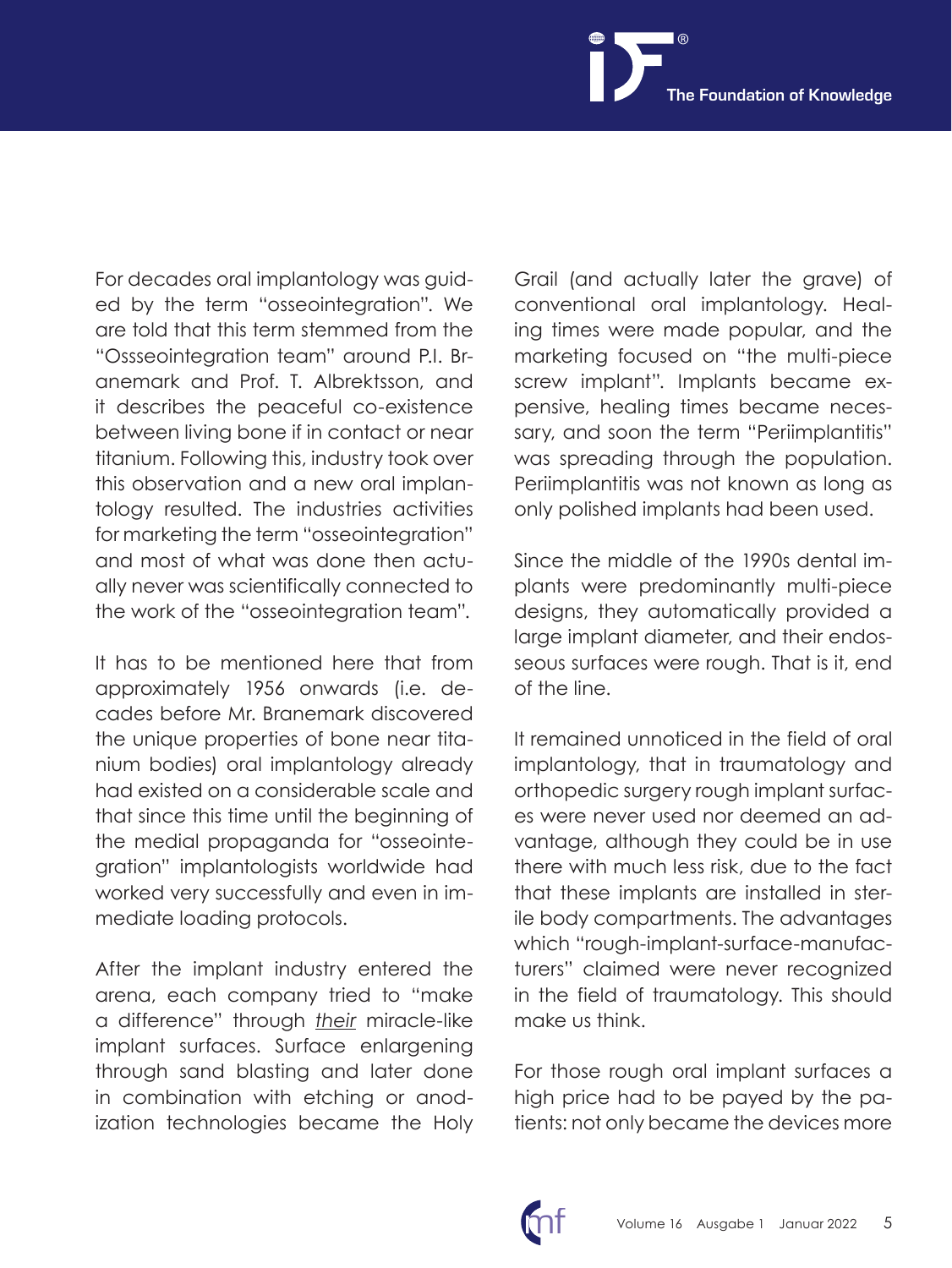

expensive due to the connected marketing, also bad long-term results were seen: since the beginning of the century large congresses around the world deal with the topic named "Periimplantitis". They actually deal with the question how a completely superfluous problem can be made the "state of the art", and how patients can be convinced to accept it and pay tribute with a lot of money and with their oral health to that Holy Grail. Albrektsson & team had revoked already in 2020 their theory of why and how osseointegration happened, but this remained widely unnoticed.

Large manufacturers (just as actually too many oral implant practitioners) refused to draw consequences out of the logical fact (a self-evident knowledge) that the **big implant diameters in combination with the rough surfaces are the cause**  of the problem. Scientific results which proved exactly this were neglected and overseen in the vast body of useless and redundant (to a large extend falsified) scientific literature in our field.

Nowhere in other fields of medicine, the human body is operated towards the desired medical device. Always the device is chosen which fits the individual patient, - nowhere, except in conventional oral implantology as we will show:

A human heart is never first increased in size to fit to an initially too large artificial heart-flap, just to mention an example. Heart flaps are chosen to fit the anatomy which had to be dealt with.

In oral implantology such cinderella-procedures were made fashionable: instead of applying oral implants which fit the jaw bone right away, "bone augmentation procedures" were invented and became "state of the art". And: instead of using right away well-suited bone areas with high mineralization for implant anchorage, areas which are known to be prone to resorption were augmented, e.g. the maxillary sinus. Bonefit® implants (a brand sold in the 1990s), did not fit the bone in most cases, but nobody was supposed to notice that. Unbelievable. Patients suffered, but they had no say in this game.

Bone augmentations can **never be part of immediate loading protocols**, because the augmented area cannot be put into function right away and because the augmentation site is to be infected through the inevitable opening between the implant and the mucosa. In immediate loading implantology bone is **rather removed than augmented** to create aesthetics, bone is never augmented in this technology. There is no need for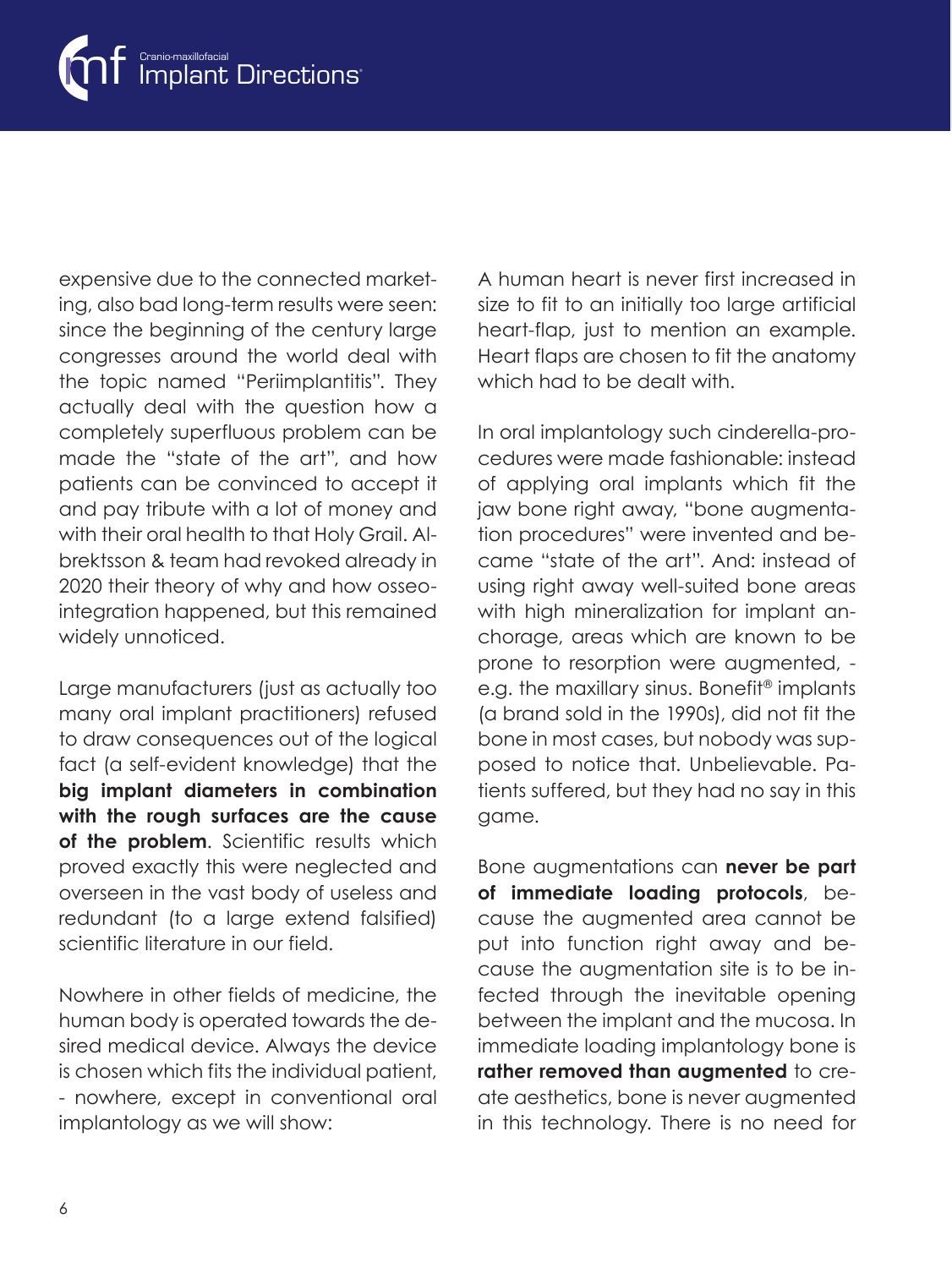this. The border between oral implantology and cranio-facial rehabilitation has been blurred. All the forementioned publications reveal without mercy how useless and wrong many of the rules, assumptions and fears of conventional implantology are and that bone augmentations solely done for the installation of a 2-stage implant is a mistaken concept. The idea that (only) intricate implant surfaces (as advertised by the big implant manufacturers) allow early or immediate loading is a superstition, but it is not easy to erase this thinking from the brains of the "conventionals".

The situation was not the same in all parts of the world: in remote corners of West-Germany and in France a fearless fraction of clear thinkers among implant practitioners refused already more than 20 years ago to follow the mainstream and they invented first the technology of lateral basal implants (e.g. Diskimplant® and BOI®) and later the Technology of the Strategic Implant®. The two types of devices do not look alike, but they have everything in common: basal implantology uses solely polished implant bodies, thin and polished mucosal penetration diameters, exclusively cortical anchorage (osseofixation) and immediate loading protocols. There is no need for "osseointegration" and healing times any more if highly mineralized bone areas are utilized for anchorage. The concept of the emerging profile and performing bone augmentations is definitely "out". And all this provided for all of our cases the possibility of immediate functional loading.

Over the years the fearless thinkers from central Europe made friends will thinkalike implant practitioners around the world and since then this group has then come up with more than 380 international publications.

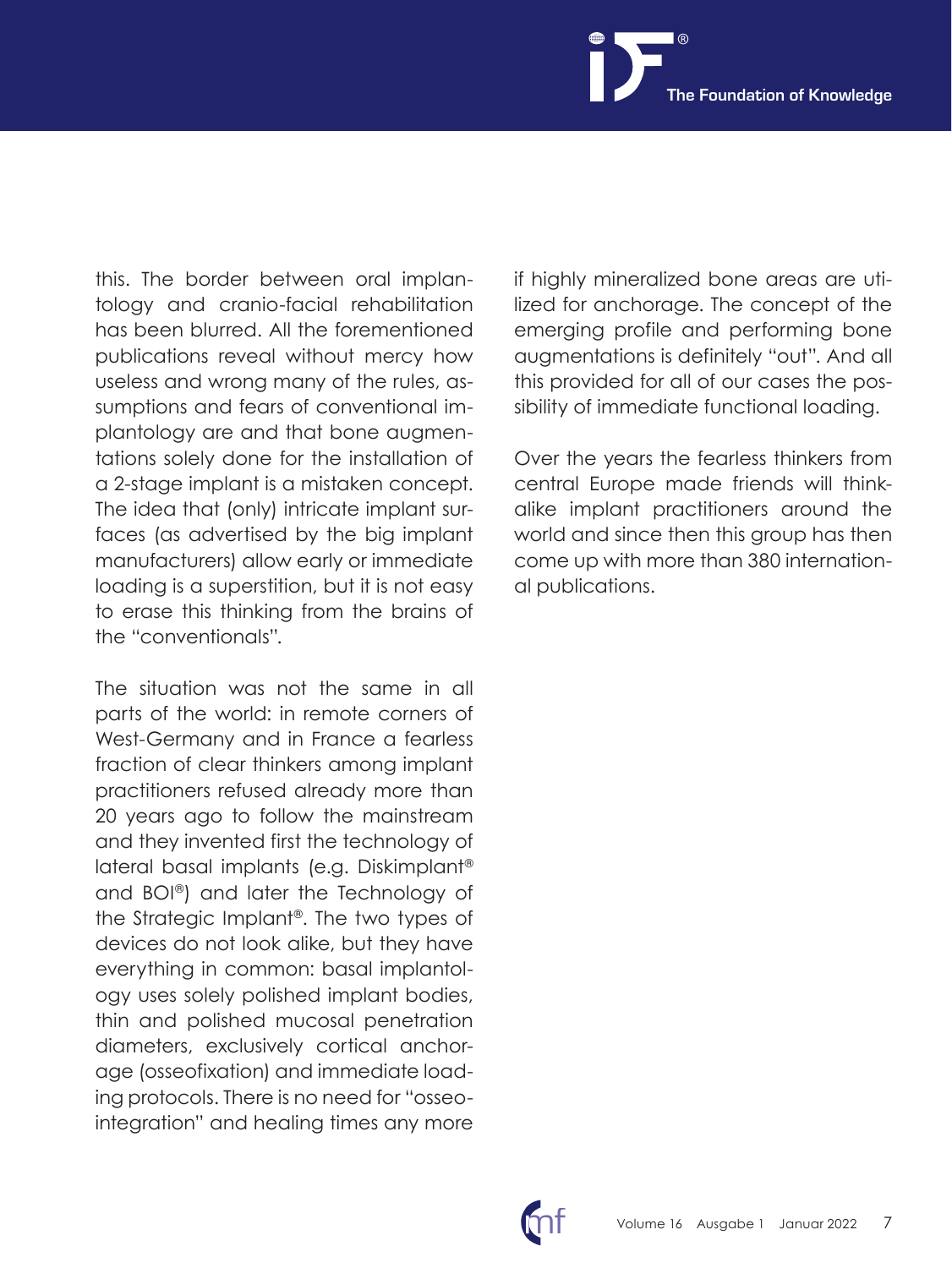

*Fig.1: Overview on available publications in the field of Corticobasal® implants since 1970. The vast majority of these publications has been written by private practitioners, outside of universities.*

They have proven with undisputable statistics that their concept works. Better than the mainstream concept, without the flaws which "ossseointegrated" contains. While the "conventional implantologists" still perform bone augmentations and impose "healing times" to their customers, **the Thinkers** have started to catch the market. And neither this market nor the patients will ever run back to the old technology.

While the thinkers start their implant cases on Monday and finishing it on Wednesdays, the "conventionals" finish after 18 months.

The thinkers never do bone augmentations, the "conventionals" do it in the majority of the cases.

The Thinkers show proven success rates of well over 95% on long term, the "conventionals" can't show anything better. Rather the opposite: if one would count those cases/implants where the treatment of the patient did not come to success *because it started with a non-successful*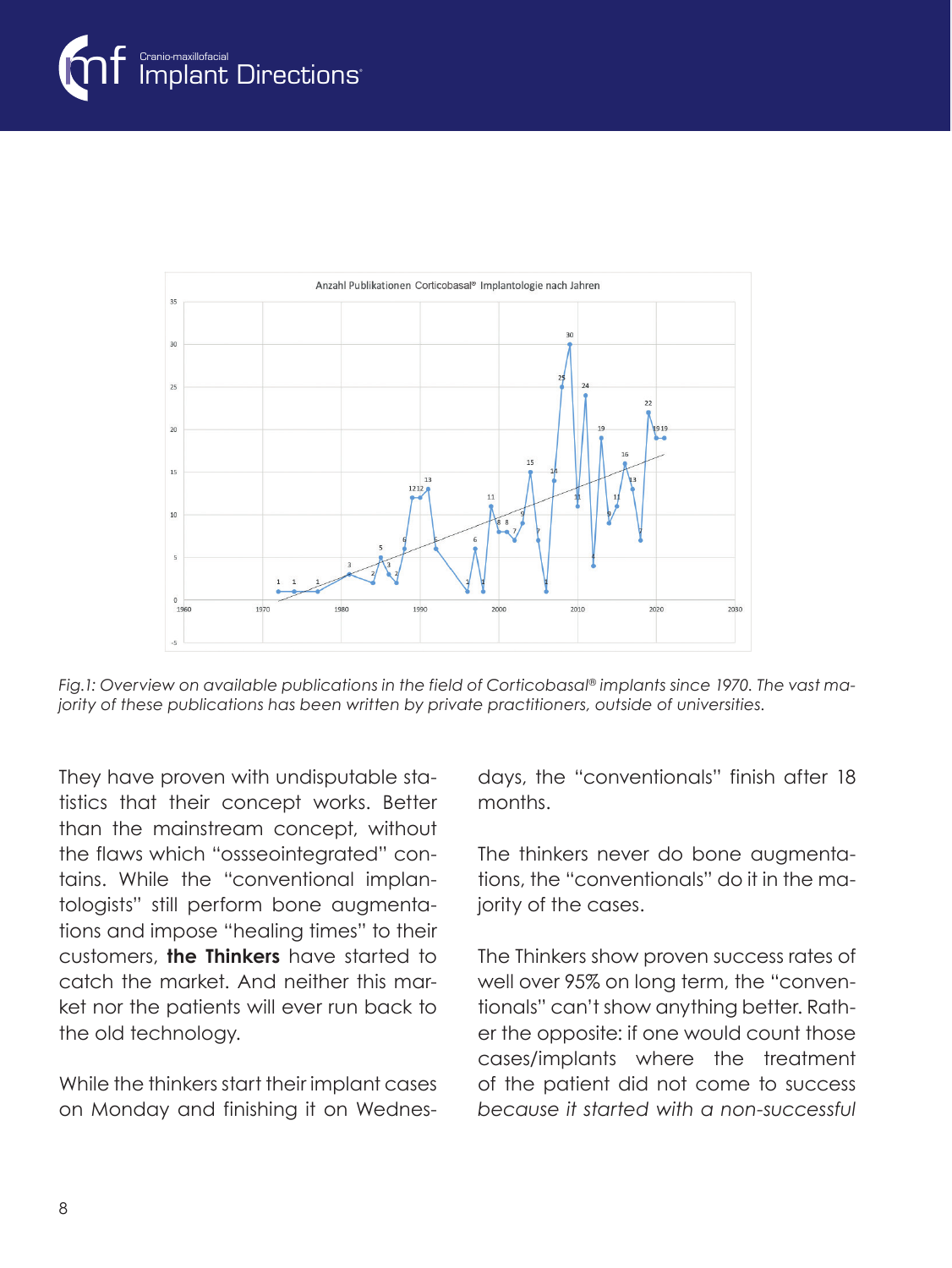bone augmentation, and if we would also count those implants which were never placed because the patient was send away untreated because there was "not enough bone", we would see the openly dramatic disaster which the "osseointegraters" cause. If we would apply the "Intent to Treat"-principle properly, then we would also count those cases and implants as a failure, which had not been placed because the bone augmentation was refused by the patient (for whatever reasons).

Plus: The Thinkers with their polished surfaces never create "Periimplantits". That's a proven fact today.

And: If a conventional fails due to periimplantitis it creates a much worse condition than if it had failed before osseointegration. This way uncountable patients have been seriously damaged regarding their oral health by the "osseointegraters" all around the world.

And: The Thinkers can show that they improve the quality of life with their therapy. This was new in oral implantology, - so far patients mainly suffered.

**Looking at today's clinical reality, we have to accept that the concept of the Strategic Implant®, the Corticobasal® im-**

**plants and alikes have overcome all the shortcomings and problems of traditional implantology and of the concept of "osseointegration". Bone augmentations and "healing times" are today not state of the art any more for standard cases in oral implantology, they are not the "specialist standard".**

This raises the question for how long the "conventionals" may continue to ignore the other treatment possibilites and fight against the winds of change instead of setting the sails to use them? For how long will the old method be **ethically** accepted? How can they justify "bone augmentation"? How to justify (the unnecessary) "healing times"?

Soon the cumulative knowledge in the tribe of our patients will understand that **"Periimplantitis" happens only because the wrong implants were chosen**. What will the "conventionals" tell them then?

The method of "**osseofixation**", as it has been used in the field of traumatology and (general) orthopedic surgery since the 1970s, has been successfully transferred into the field of oral and craniofacial implantology. The Technology of the Strategic Implant<sup>®</sup> is ready for use for every single treatment provider. It is not only an alternative to the 2-stage implants, it

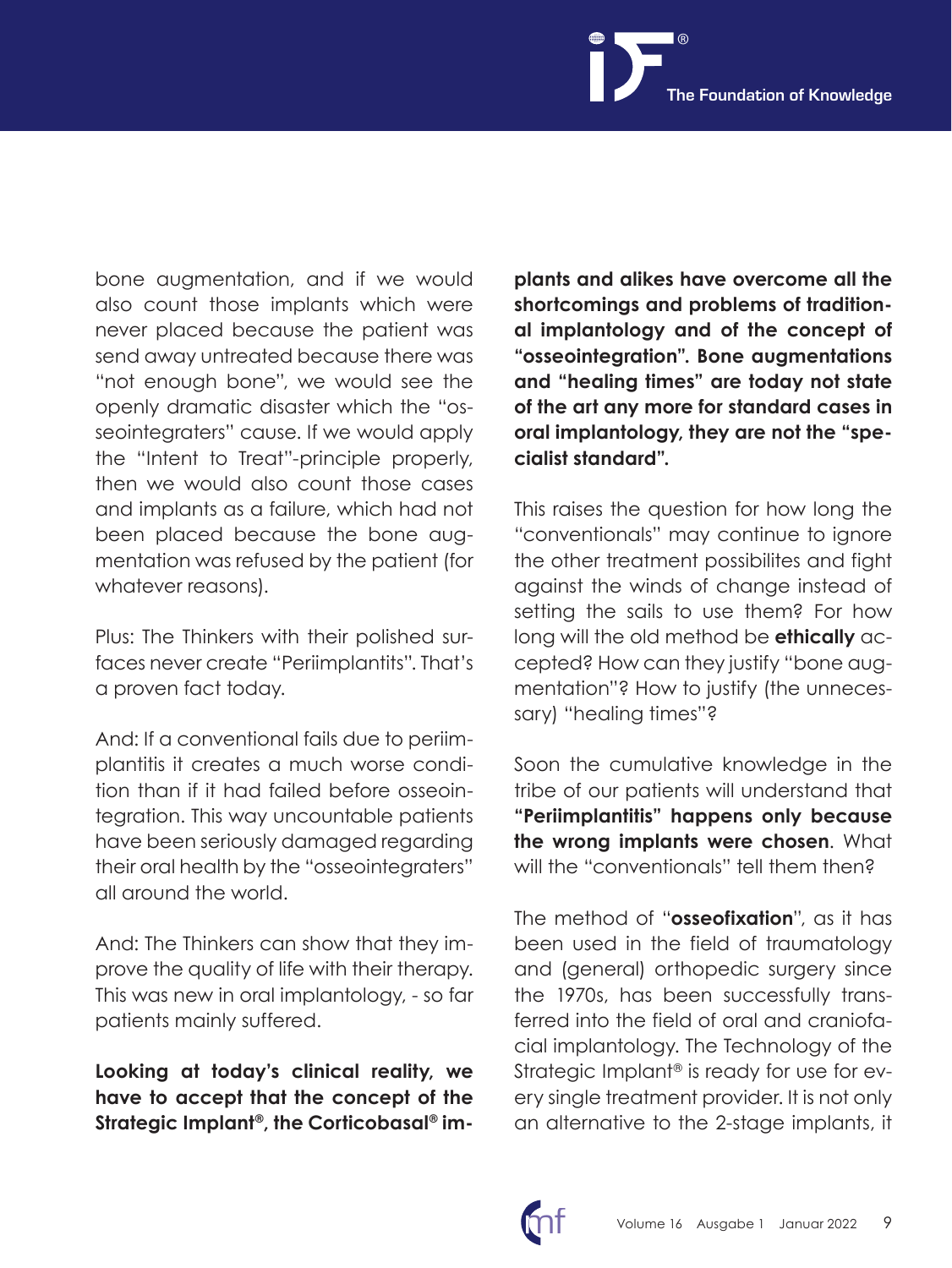

is even a perfect alternative to repairing an aging dentition of our patients again and again. This technology frees the patients from the burdens of their own teeth.

Neither the methods "**osseointegration**" nor "**bone augmentations**" are known in the field of traumatology. Today they lose very fast their field of application in oral implantology.

Good old "osseointegration" steps off the stage of oral implantology, its clinical indications are today only very limited.

The "Specialist Standard" in oral implantology has changed.

## **Goodbye Osseointegration!**



Ihde S, Sipic O. Esthetic indication for dental implant treatment and immediate loading (3). Case report and considerations regarding the aspect of the patient's right to self-determination in medical decision-making. Ann Maxillofac Surg 2020;10:213-6.

Ihde S, Sipic O. Dental implant treatment and immediate functional loading (1). Case report and considerations: Extended treatment options using the Strategic Implant® and indications and objectives for comprehensive dental implant treatment. Ann Maxillofac Surg 2019;9:465-9.

Ihde S, Palka L. Anchorage possibilities in case of a unilateral maxillary defect using the concept of Strategic Implant®. Natl J Maxillofac Surg 2018;9:235-9.

Gaur V, Doshi AG, Gandhi S. Immediate prosthetic rehabilitation of marginal mandibulectomy post radiation case by single-piece implant - A case report. Ann Maxillofac Surg 2020;10:501-6.

Gaur V, et al., Mandibular reconstruction using single piece zygomatic implant in conjunction with a reinforcing Fibular Graft Union: A case report, Int J Surg Case Rep (2020)

Ahmad A.G. , M. Osman, F. Awadalkreem, Fullmouth rehabilitation of a patient with cleidocranial dysplasia using immediately loaded basal implant-supported fixed prostheses: a case report, Int. J. Surg. Case Rep. 65 (2019) 344–348



Then when you know better, do better.

-Maya Angelou